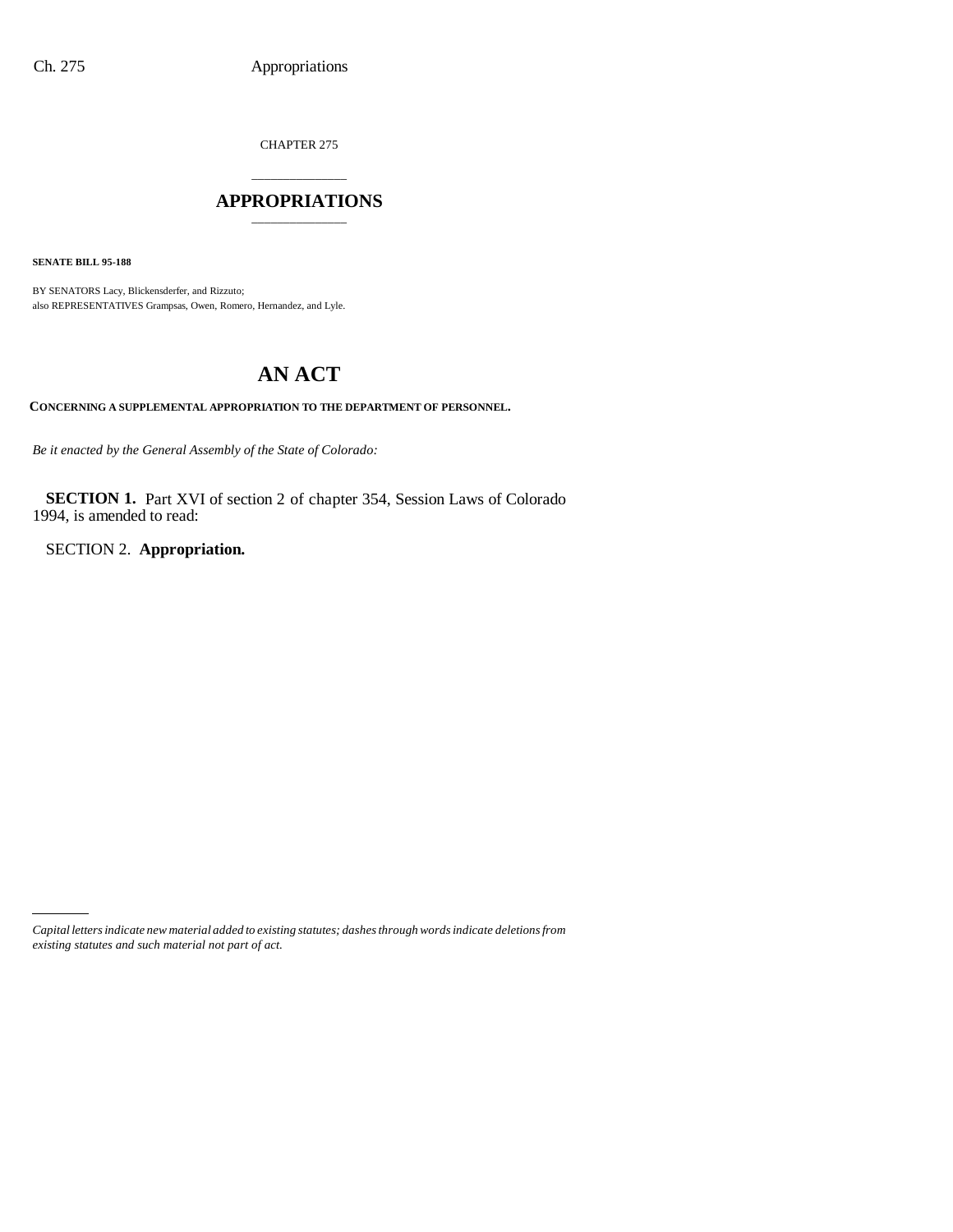# Ch. 275 Appropriations

|                                       |                           |              |                               | <b>APPROPRIATION FROM</b>     |                             |                                  |                                |
|---------------------------------------|---------------------------|--------------|-------------------------------|-------------------------------|-----------------------------|----------------------------------|--------------------------------|
|                                       | ITEM &<br><b>SUBTOTAL</b> | <b>TOTAL</b> | <b>GENERAL</b><br><b>FUND</b> | <b>GENERAL</b><br><b>FUND</b> | <b>CASH</b><br><b>FUNDS</b> | <b>CASH</b><br><b>FUNDS</b>      | <b>FEDERAL</b><br><b>FUNDS</b> |
|                                       | \$                        | \$           | \$                            | \$ EXEMPT                     | \$                          | \$ EXEMPT                        | \$                             |
|                                       |                           |              |                               |                               |                             |                                  |                                |
|                                       |                           |              | <b>PART XVI</b>               |                               |                             |                                  |                                |
|                                       |                           |              | DEPARTMENT OF PERSONNEL       |                               |                             |                                  |                                |
| (1) EXECUTIVE DIRECTOR'S OFFICE       |                           |              |                               |                               |                             |                                  |                                |
| (A) Administration                    |                           |              |                               |                               |                             |                                  |                                |
| Personal Services <sup>111, 112</sup> | 3,146,763                 |              | 3,066,325                     |                               |                             | $80,438$ (T) <sup>a</sup>        |                                |
|                                       | $(66.9$ FTE)              |              |                               |                               |                             |                                  |                                |
| Group Health and Life                 | 175,120                   |              | 135,209                       |                               |                             | $39,911$ $(\text{F})^{\text{b}}$ |                                |
|                                       |                           |              |                               |                               | 6.913 e                     | 32,998 $(T)^{b}$                 |                                |
| Short-term Disability                 | 7,287                     |              | 5,860                         |                               |                             | $1,427$ $(F)^{b}$                |                                |
|                                       |                           |              |                               |                               | 290 <sup>e</sup>            | $1,137$ (T) <sup>b</sup>         |                                |
| Salary Survey, Anniversary            |                           |              |                               |                               |                             |                                  |                                |
| Increases and Shift                   |                           |              |                               |                               |                             |                                  |                                |
| Differential                          | 151,228                   |              | 115,873                       |                               |                             | $35,355$ (T) <sup>b</sup>        |                                |
|                                       |                           |              |                               |                               | $3,223$ e                   | 32,132 $(T)^{b}$                 |                                |
| Workers' Compensation                 | 30,514                    |              | 24,477                        |                               |                             | $6,037$ $(\text{F})^{\text{b}}$  |                                |
|                                       |                           |              |                               |                               | $1,207$ $^{\circ}$          | 4,830 $(T)^{b}$                  |                                |
| <b>Operating Expenses</b>             | 218,764                   |              | 218,764                       |                               |                             |                                  |                                |
| <b>Legal Services</b>                 | 65,083                    |              | 49,405                        |                               |                             | $15,678$ (T) <sup>b</sup>        |                                |
|                                       |                           |              |                               |                               | $2,000^{\circ}$             | 13,678 $(T)^{b}$                 |                                |

Purchase of Services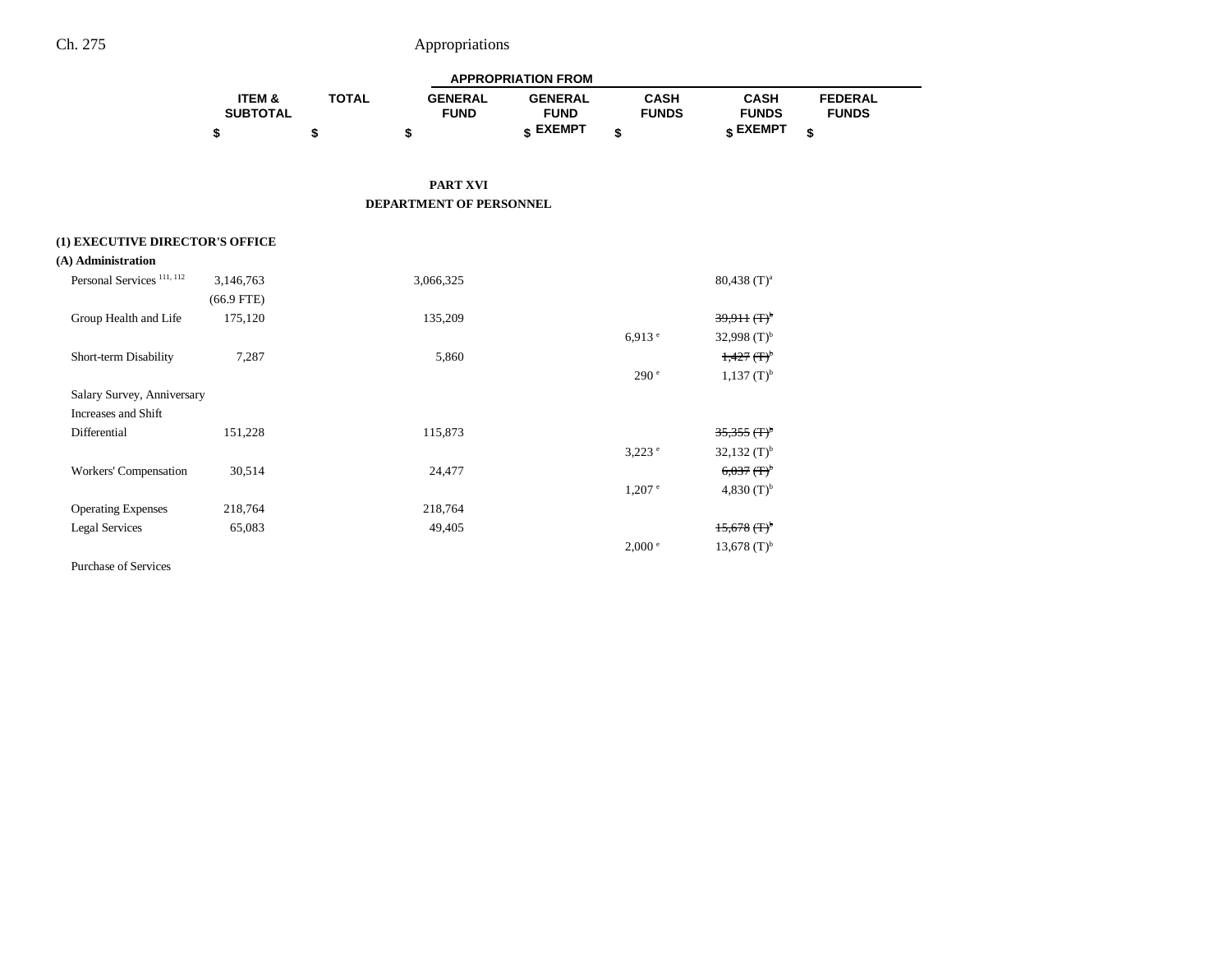| from Computer Center                | 370,956   | 370,956 |                       |                            |
|-------------------------------------|-----------|---------|-----------------------|----------------------------|
| Payment to Risk Management          |           |         |                       |                            |
| and Property Funds                  | 8,160     | 8,160   |                       |                            |
| <b>ADP</b> Capital Outlay           | 16,229    | 16,229  |                       |                            |
| Capitol Complex Leased              |           |         |                       |                            |
| Space                               | 166,269   | 136,789 |                       | $29,480$ (T) <sup>b</sup>  |
|                                     |           |         | 5,896e                | $23,584$ (T) <sup>b</sup>  |
| Department of Law                   |           |         |                       |                            |
| Classification Study <sup>113</sup> | 20,000    | 20,000  |                       |                            |
| Training                            | 445,994   |         |                       | $445,994$ (T) <sup>c</sup> |
|                                     |           |         | $10,000$ <sup>f</sup> | 435,994 $(T)^c$            |
|                                     |           |         |                       | $(4.5$ FTE)                |
| Colorado State Employees            |           |         |                       |                            |
| <b>Assistance Program</b>           | 227,267   |         |                       | 227,267 $(T)^d$            |
|                                     |           |         |                       | $(4.5$ FTE)                |
|                                     | 5,049,634 |         |                       |                            |

<sup>a</sup> This amount shall be from departmental indirect cost recoveries.

**b** These amounts shall be from various sources of exempt cash funds.

 $\cdot$  This amount shall be from training revenues from state agencies.

d This amount shall be from Colorado State Employees Assistance Program revenues from state agencies.

e THESE AMOUNTS SHALL BE FROM THE DEFERRED COMPENSATION PROGRAM.

f THIS AMOUNT SHALL BE FROM THE SALE OF JOB REFERENCE MANUALS.

**(B) Employee Benefits Unit**

Personal

Ch. 275 Appropriations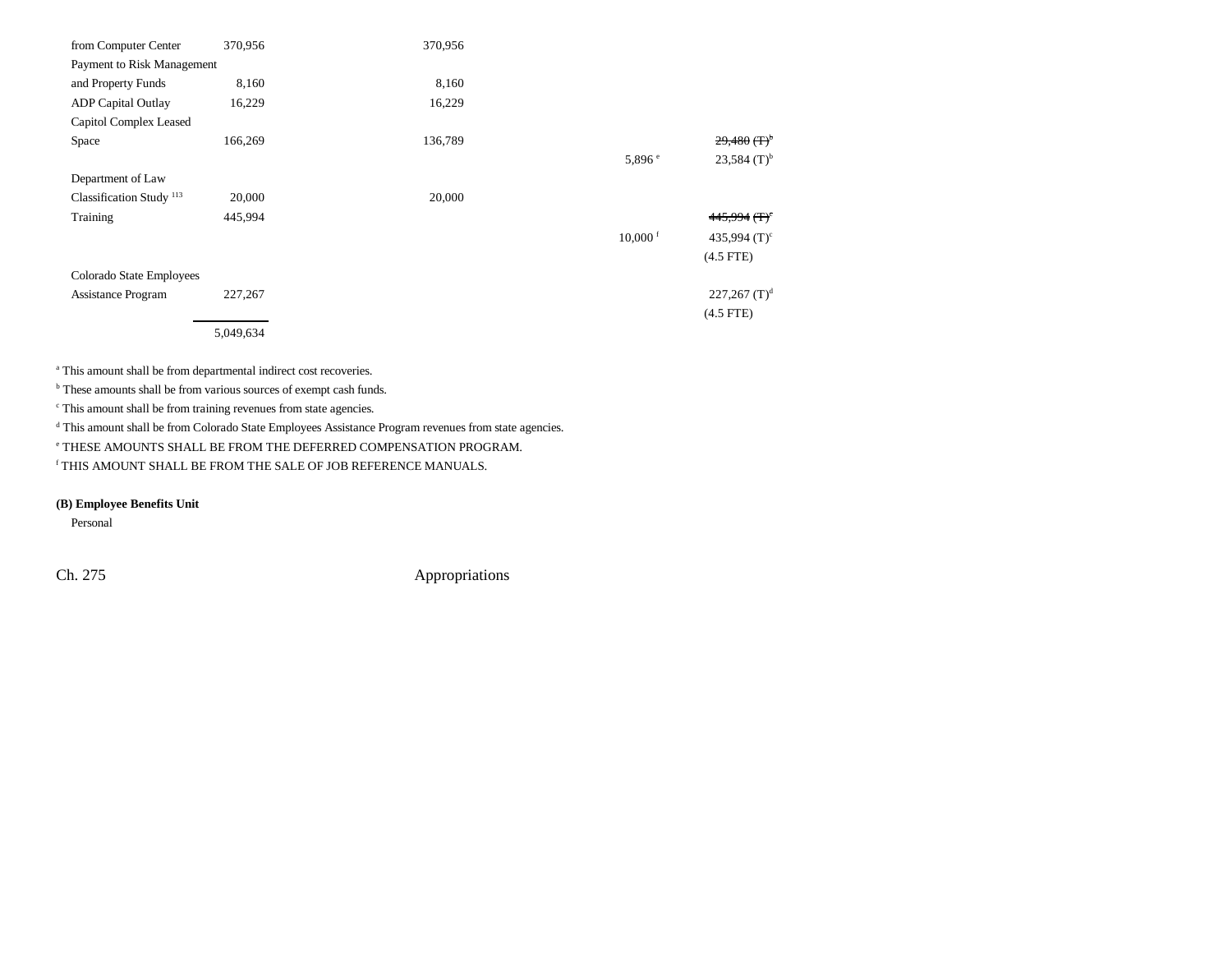# Ch. 275 Appropriations

|                                 |                                      |              |                               | <b>APPROPRIATION FROM</b>     |                             |                                  |                                |
|---------------------------------|--------------------------------------|--------------|-------------------------------|-------------------------------|-----------------------------|----------------------------------|--------------------------------|
|                                 | <b>ITEM &amp;</b><br><b>SUBTOTAL</b> | <b>TOTAL</b> | <b>GENERAL</b><br><b>FUND</b> | <b>GENERAL</b><br><b>FUND</b> | <b>CASH</b><br><b>FUNDS</b> | <b>CASH</b><br><b>FUNDS</b>      | <b>FEDERAL</b><br><b>FUNDS</b> |
|                                 | \$                                   | \$           | \$                            | $$$ EXEMPT                    | \$                          | $\boldsymbol{\mathsf{s}}$ EXEMPT | \$                             |
|                                 |                                      |              |                               |                               |                             |                                  |                                |
| Services <sup>114</sup>         | 613,886                              |              |                               |                               |                             |                                  |                                |
|                                 | $(11.0$ FTE)                         |              |                               |                               |                             |                                  |                                |
| <b>Operating Expenses</b>       | 68,062                               |              |                               |                               |                             |                                  |                                |
| <b>Utilization Review</b>       | 28,500                               |              |                               |                               |                             |                                  |                                |
| Deferred Compensation           |                                      |              |                               |                               |                             |                                  |                                |
| Administration and              |                                      |              |                               |                               |                             |                                  |                                |
| Communication                   | 334,460                              |              |                               |                               |                             |                                  |                                |
| <b>Indirect Cost Assessment</b> | 44,241                               |              |                               |                               |                             |                                  |                                |
|                                 | 1,089,149                            |              |                               |                               | 585,043 <sup>a</sup>        | 504,106 $^{\rm b}$               |                                |
|                                 |                                      |              |                               |                               |                             |                                  |                                |

a This amount shall be from the Deferred Compensation Program.

<sup>b</sup> This amount shall be from the State Employees and Officials Group Insurance Program, which is counted as cash funds exempt because the funds are generated from employee contributions.

6,138,783

#### **(2) PERSONNEL**

| <b>Personal Services</b>  | 301,640     |
|---------------------------|-------------|
|                           | $(5.0$ FTE) |
| <b>Operating Expenses</b> | 22,013      |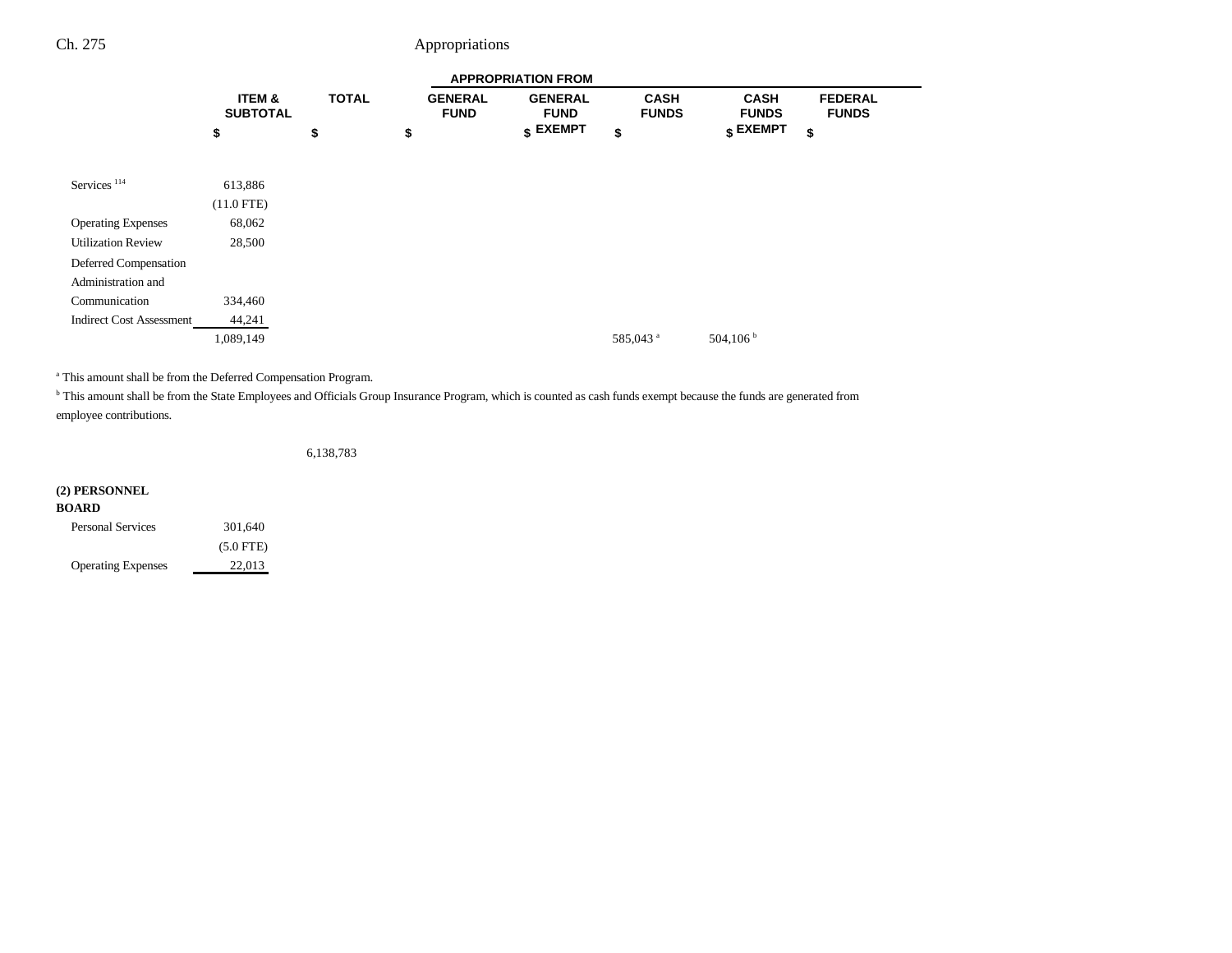|                                                                                                                                                                                | 323,653     | 296.292     | $15.361$ <sup>a</sup> | $12,000$ $(T)^{b}$        |  |
|--------------------------------------------------------------------------------------------------------------------------------------------------------------------------------|-------------|-------------|-----------------------|---------------------------|--|
| <sup>a</sup> This amount shall be from receipts for hearing transcripts.<br><sup>b</sup> This amount shall be from receipts from other state agencies for hearing transcripts. |             |             |                       |                           |  |
| <b>TOTALS PART XVI</b><br>(PERSONNEL) <sup>8</sup>                                                                                                                             | \$6,462,436 | \$4,464,339 | \$600,404             | $$1,397,693$ *            |  |
|                                                                                                                                                                                |             |             | \$629.933             | $$1,368,164$ <sup>a</sup> |  |

<sup>a</sup> Of this amount,  $\frac{$893,587}{$864,058}$  contains a (T) notation.

**FOOTNOTES** -- The following statements are referenced to the numbered footnotes throughout section 2.

8 (Governor lined through this provision. See L. 94, p. 3126.)

- 111 Department of Personnel, Executive Director's Office, Administration, Personal Services -- It is the intent of the General Assembly that the Department coordinate the implementation of Section 24-50-140, C.R.S. This section requires each department or agency of state government, including state institutions of higher education and the Judicial Department, to report on the number of employees not within the state personnel system, their salary levels, and the pay increase policies and procedures utilized by the department or agency. This report should provide detail on average salary levels and average percent increases for every job classification within the specific institution or agency.
- 112 (Governor lined through this provision. See L. 94, p. 3126.)
- 113 Department of Personnel, Executive Director's Office, Administration, Department of Law Classification Study -- It is the intent of the General Assembly that these funds be used for a study of the classification and compensation of employees of the Department of Law who are not within the state personnel system. Such study should evaluate the classification and compensation systems for other attorneys in comparable positions in Colorado. The General Assembly requests that a report on this study be provided to the Joint Budget Committee no later than December 1, 1994. The report should include a discussion of the methodology employed, the entities and positions compared, an analysis of performance criteria, and a discussion of relevant factors to include in an attorney classification system.

114 Department of Personnel, Executive Director's Office, Employee Benefits Unit, Personal Services -- The Department is requested to

Ch. 275 Appropriations